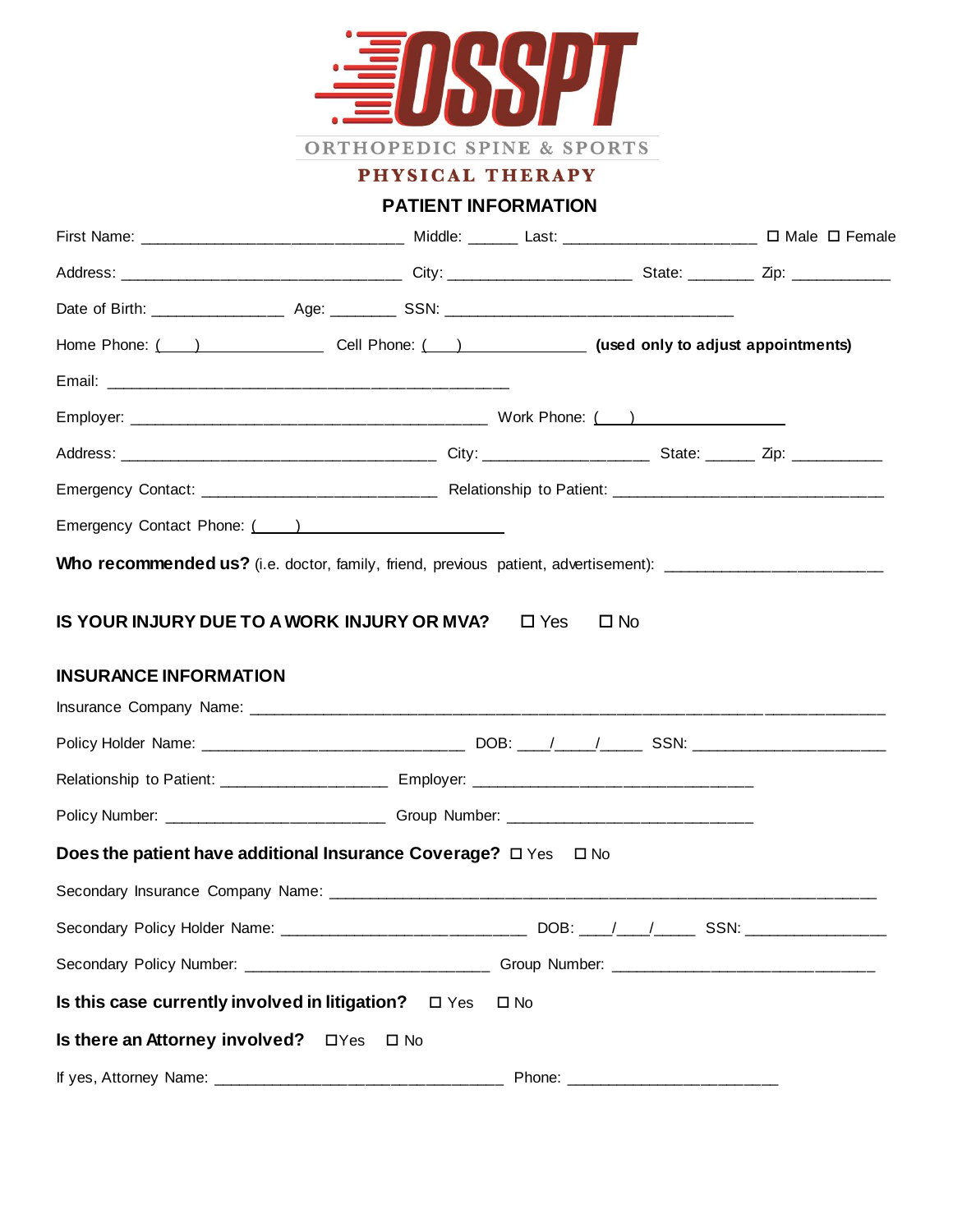

# **PATIENT'S AUTHORIZATION TO DISCLOSE MEDICAL RECORDS**

I, \_\_\_\_\_\_\_\_\_\_\_\_\_\_\_\_\_\_\_\_\_\_\_\_\_\_\_\_\_\_\_\_\_, authorize **Orthopedic Spine & Sports Physical Therapy** to release medical

information on my behalf to the following:

Referring Physician's Name:

Your Insurance Company:

Other Physician/Other Insurance:  $\Box$ 

#### **FINANCIAL AGREEMENT**

I understand and agree that I am fully responsible and liable for payment of all charges assessed for physical therapy services rendered and will pay any sum due upon demand. I understand that insurance claim forms will be submitted to my insurance company as a matter of convenience only, and that I am ultimately responsible for all charges regardless of my existing medical coverage. In the event that my insurance company forwards payment directly to me, I will immediately deliver such payment directly to Orthopedic Spine & Sports Physical Therapy. I understand and agree that if it becomes necessary to commence legal action for the collection of any outstanding charges on my account, I will be responsible for any costs and/or court fees, in addition to the outstanding balance. Should the need arise to pursue collection of outstanding payment for services rendered, I agree that all costs incurred by Orthopedic Spine & Sports Physical Therapy to collect will be added to the total balance owed. *Please initial \_\_\_\_\_\_\_***.**

I hereby give authorization for payment of insurance benefits to be made directly to Orthopedic Spine & Sports Physical Therapy for services rendered. I understand that I am financially responsible for all charges not paid by my insurance company. In the event of default, I agree to pay all costs of collection and reasonable attorney's fees. I hereby authorize t his health care provider to release all information necessary to secure the payment of benefits. I further agree that a photocopy of the agreement is as valid as the original. *Please initial \_\_\_\_\_\_\_***.**

## **APPOINTMENT POLICY**

I understand that my doctor has prescribed therapy for me and that physical therapy is an ongoing process which requires regular attendance to be optimally effective. I agree to be on time for my appointments so that I may be given the full benefit of your scheduled treatment. Late arrival of 15 minutes or greater may result in a shortened treatment or cancellation. I am required to provide advance notice of 24 hours of cancellation. If I fail to show for an appointment or cancel without sufficient notice, I may be subject to a \$25.00 charge. *Please initial \_\_\_\_\_\_\_***.**

## **AUTHORIZATION FOR TREATMENT**

I hereby consent to and authorize all therapy treatments, which in conjunction with the judgments of the attending physician may be considered necessary or advisable for the diagnosis or treatment of the above named patient at Orthopedic Spine & Sports Physical Therapy. I realize that I am an integral part of the rehabilitation process and will be sufficiently educated about treatment and alternatives before they are performed. *Please initial \_\_\_\_\_\_\_***.**

**Signature** *(Parent or guardian signature if patient is a minor)*

\_\_\_\_\_\_\_\_\_\_\_\_\_\_\_\_\_\_\_\_\_\_\_\_\_\_\_\_\_\_\_\_\_\_\_\_\_\_\_\_\_\_\_\_\_\_\_\_\_\_\_\_\_\_\_\_\_\_\_\_\_\_ Date \_\_\_\_\_\_\_\_/\_\_\_\_\_\_\_\_\_\_/\_\_\_\_\_\_\_\_\_\_